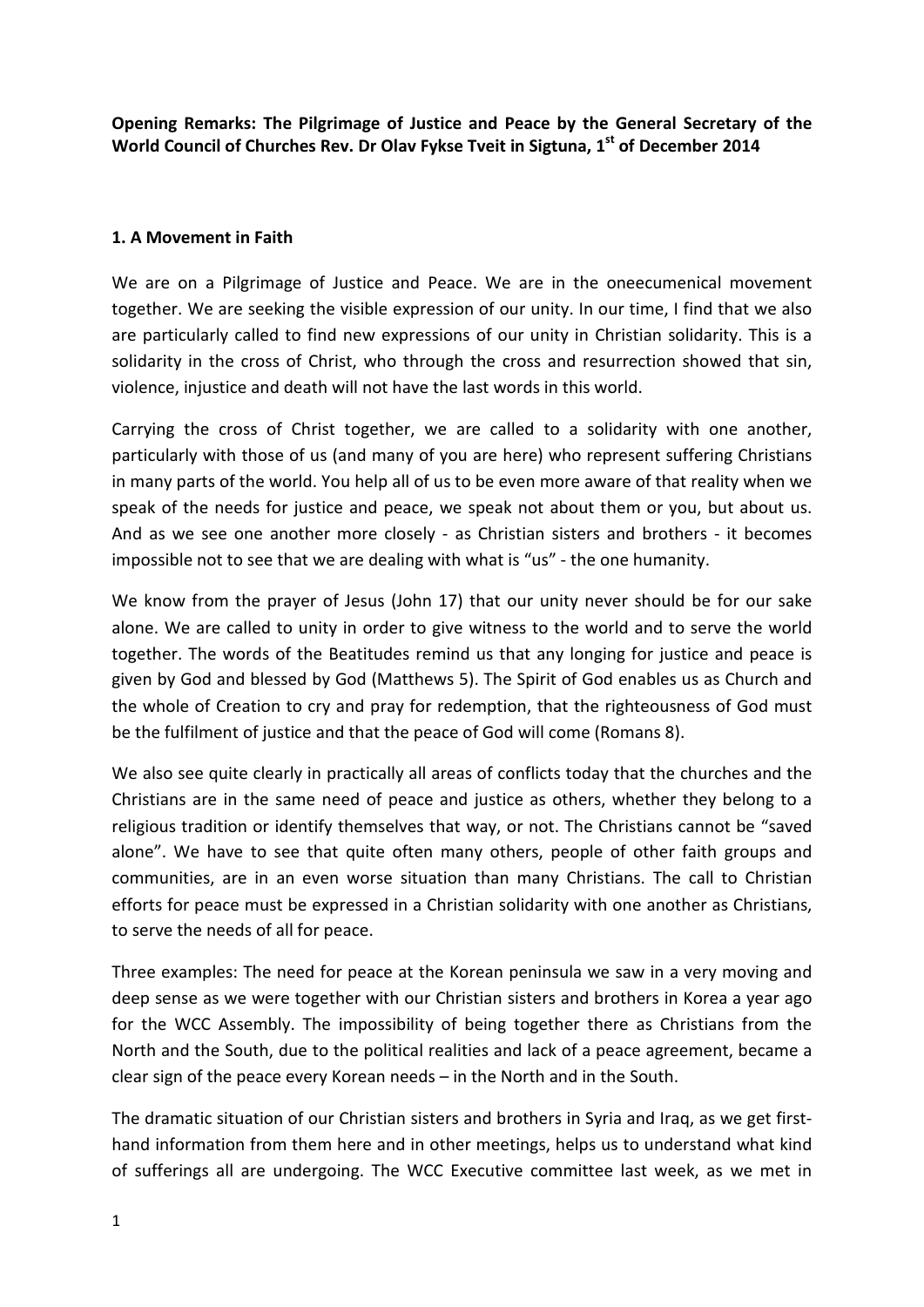Cyprus, made a statement about the millions of displaced peoples in the Middle East region. They are not all Christians, but through our sisters and brothers we get to know the urgent needs of all people. And the situation calls on the many actors, particularly the big powers, to get together to move a peace process that can end this catastrophe. Some of them also see themselves as states and rulers promoting Christian values. The ordinary people are paying the price with their one health, their livelihoods, their lives, and the future of their children. The churches are there and should be able to continue to be there, to continue to show the Christian solidarity with their people and with all people in need.

Thirdly, as we hear about the constant violence, particularly now against schools and places of worship in Nigeria, we are shocked to see how Christians and churches are affected by this. But we also see how this is affecting and shocking Muslims in the same areas, particularly when they have leaders with the courage to speak up against the violence. We see that the only way forward is how Christians and Muslims together both monitor and counteract the legitimacy of violence, and how together they call for the proper protection of the lives of vulnerable people. As the WCC, we are working together with the churches in Nigeria to find new ways to do this as a joint Christian-Muslim initiative for just peace.

The work for peace is a way to participate in the creation of God. War is always undermining the life God has created and continues to create. God does not only create at the day of our birth. We need to be sustained, through all that is included in the word of Shalom, Salaam, Peace, Fred.

The more I reflect on this theme, the more I am convinced that this pilgrimage is both a way to continue the one ecumenical movement and a way to move forward in our time that opens up new dimensions and new practices than those we have had before. I think anything else would be irresponsible. We have a legacy to learn from and to be continued; however, we also must find and develop new ideas. New insights and expressions are developed by reflecting on this motto of the Pilgrimage, and particularly when we do that in a specific context or as a special dimension of our calling. We also need to develop new tools, patterns, and resources to do this work.

## **2. Why we are** *here.* **The legacy from Archbishop Nathan Söderblom**

Pilgrimage means for many a journey to a holy place where people of holiness have lived and worked for the holy life of others. There are many ways of expressing this, and we should not develop an ecumenical theology of saints here and now. But we are connected here in Sigtuna and Sweden to the legacy of Archbishop Nathan Söderblom in a way that can inspire us to learn from the past and to find new ways forward.

As the centennial of his consecration as Archbishop of the Church of Sweden happens this year, we are honoured to be here with several of his successors. We are welcomed by the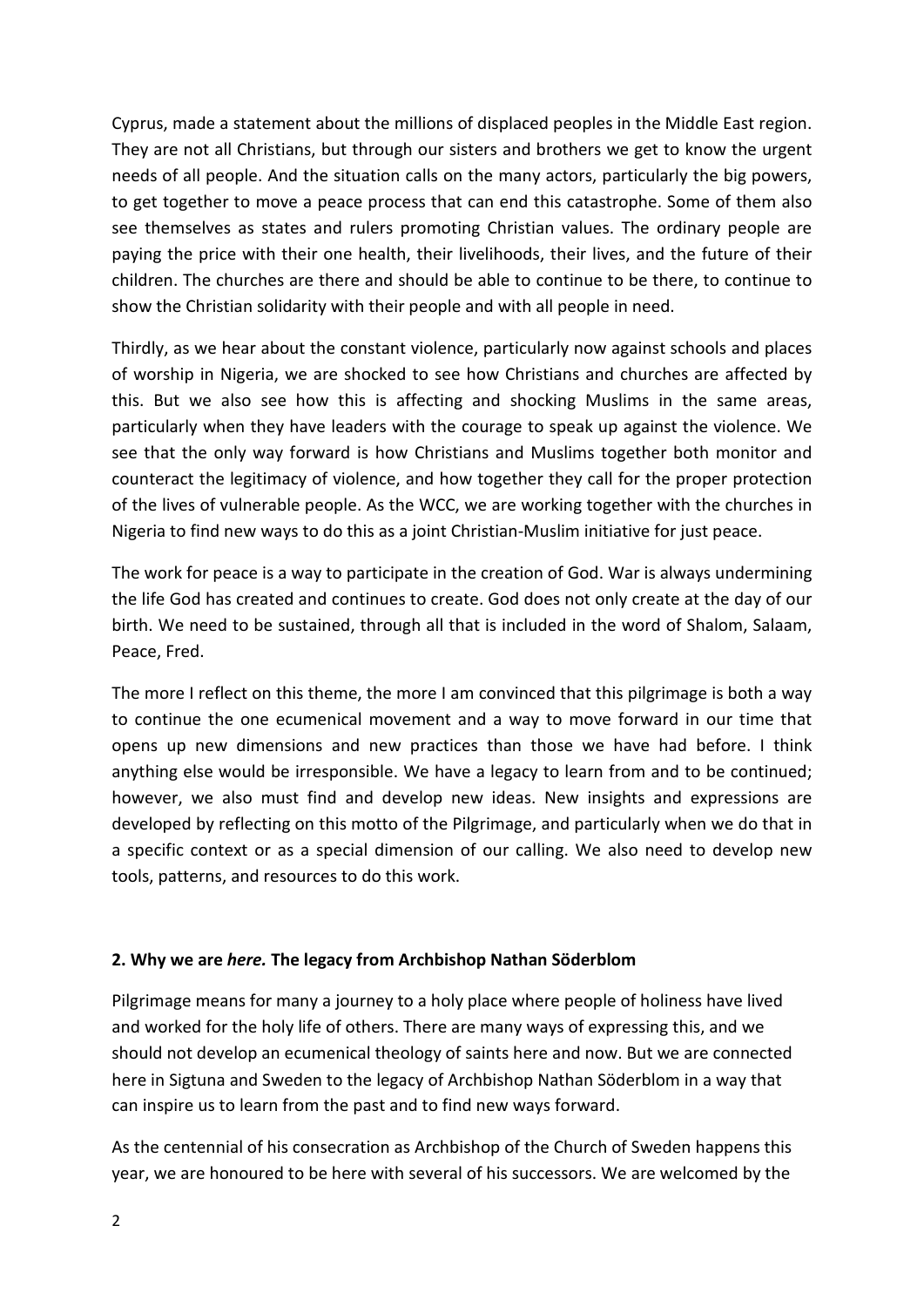present Archbishop Antje Jackelén, who has a well-known commitment to justice and peace, showing through his being and his work that a just peace means a just community of women and men. We are here with her predecessor Archbishop emeritus Anders Wejryd, who now serves as the President for Europe in the WCC. We have in our material of preparation a significant text from his predecessor, Archbishop KG Hammar ("Peace is the way to Peace – an outline of a peace theology").

From his extraordinary life and legacy, I will for this occasion point to three significant dimensions of the life and work of Söderblom.

He firmly believed that the work for peace was at the heart of the Christian calling. To follow Christ is to be a peacemaker. This was also, in his understanding, the real essence and meaning of religion. Even more, this work for peace is both our calling and what we can do. We can make a difference, he firmly believed. That he was awarded the Nobel Peace Prize for his efforts continues to remind us that the churches should and could make significant contributions to a just peace.

Secondly, his vision and his restless efforts to make the churches unite in an organized ecumenical movement, particular through the great meeting of Life and Work in Stockholm 1925, belongs to the origins of what became the World Council of Churches. These initiatives were greatly inspired and supported by the famous encyclical in 1920 from the Ecumenical Patriarch. Together the churches can make much more of a difference to address the world's needs for justice and peace.

Thirdly, Söderblom prepared the Stockholm conference very carefully as a moment of prayer for peace together. The prayer life of the meeting served as the high points and the moments that carried the meaning and purpose of the whole event. The ecumenical movement is a movement of prayer and spirituality, worshipping the Prince of Peace together and making us open for God's guidance.

I think you recognize, as I do, that the Pilgrimage of Justice and Peace is based in our roots as ecumenical movement.

## *3. Why* **we are here – the task before us**

We are here in Sigtuna, in Sweden, on a pilgrimage of justice and peace. This is a proper time and a proper place for our consultation and workshop on peace building and peacemaking. This is what the  $10^{th}$  Assembly of the WCC has called for, and this is what we are doing. We bring together one another's contributions to build a just peace. We are here to share, to discuss, to learn from one another, and to work on how we move forward as one ecumenical movement building and make for justice and peace.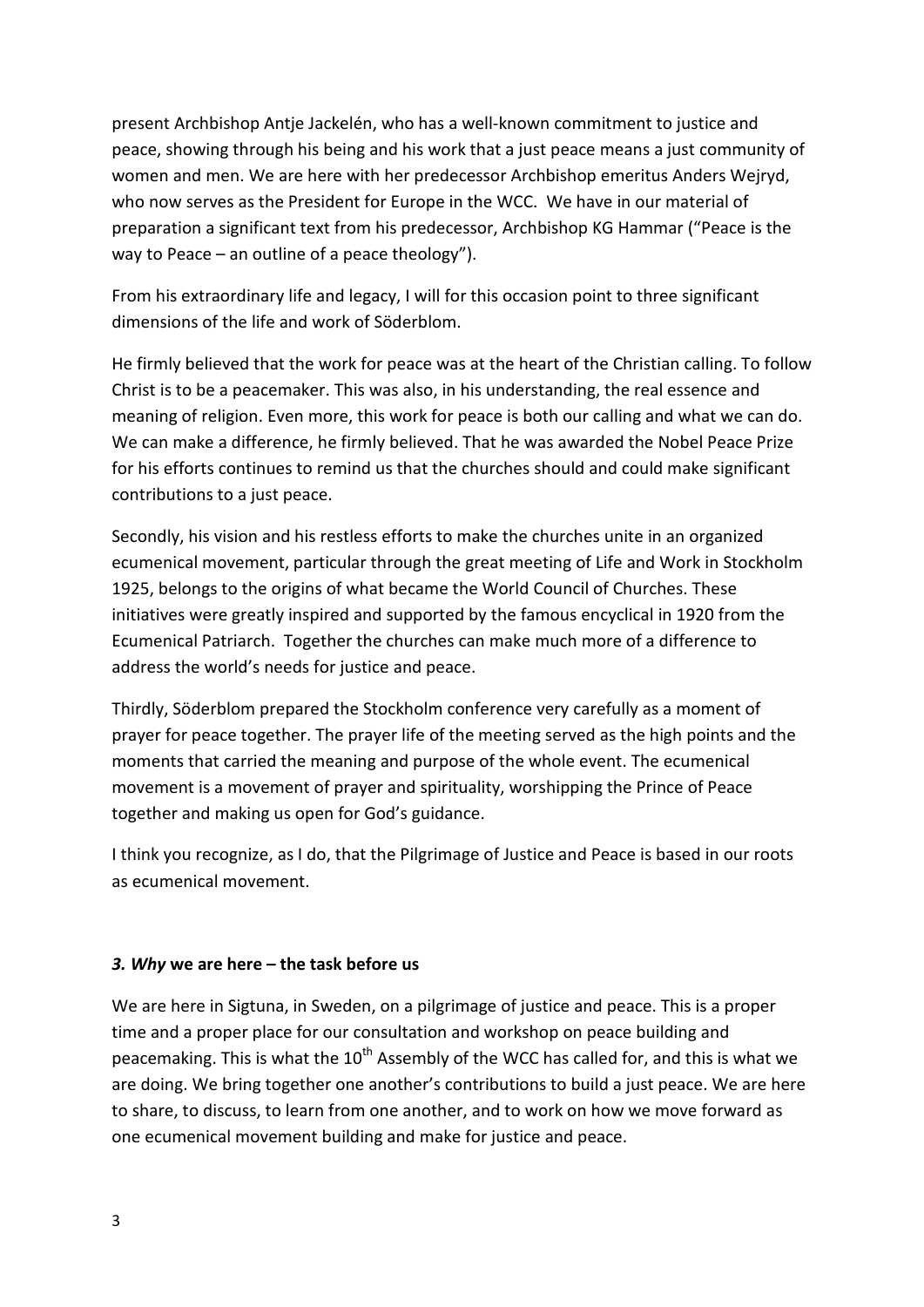The more specific question of this consultation and the following workshop is: How can the wider work of peace-building be served by initiatives of peace-making, addressing unsolved, violent, and armed conflicts? How must the Pilgrimage of Justice and Peace have clear initiatives and objectives as to how we together can contribute to peace-making? How can we learn from what has been done, and how can we strengthen one another's efforts as Christian peace-makers?

What is the relationship between Just Peace as it is described in the Statement on the Way to Just Peace from the  $10^{th}$  Assembly of the WCC, and the just peace that comes at the ends of conflicts?

Some describe this as the relationship between "the positive peace" and "the negative peace". This is also what KG Hammar calls the relationship between "the great peace" (corresponding to the comprehensive definition of "just peace"), and the end of armed conflicts, "the small peace". I do not understand that this is a grading in significance for those who need peace, but a description of how wide is the scope for the definition of "just peace ".

This can be described as two dimensions of just peace. This is more than a matter of refining our terminology. There is an important connection between these dimensions, which we are here to elaborate.

Just peace is the peace agreement that is fair, that brings justice as part of the peace agreement and post-war relationships. The great problem after the  $1<sup>st</sup>$  World War, as Nathan Söderblom raised it, was that the peace was not just, there was a lack of just peace in that sense. And the history after that showed he was right. It developed as a new story of conflict and war, even worse than the first in many aspects.

In September, I participated in a centennial marking the beginning of the First World War, in Antwerp, Belgium, one of those areas that became a battlefield and a grave for so many human beings, soldiers and others. War is always a tragedy for the creation of God. The memorial happened in the annual inter-faith prayer for peace organized by the Roman Catholic St Egidio lay movement, a faithful partner to the WCC in our work for Christian unity and peace. The reality that a conflict can be violent, and develop into a war, but also into a World War with great implications on many continents, is a heavy legacy from Europeans of the 20<sup>th</sup> Century. Preaching in the Cathedral of Antwerp, together with church leaders from Iraq and Syria, I served as a representative of the ongoing ecumenical commitment of the WCC working for just peace. We are not talking about history only as something to remember, but also from which to learn. Some of the reasons for the breakdown of the nation states and their ability to protect their citizens, in Syria and Iraq, are due to the way that region was divided into those states after the end of the empires and the war.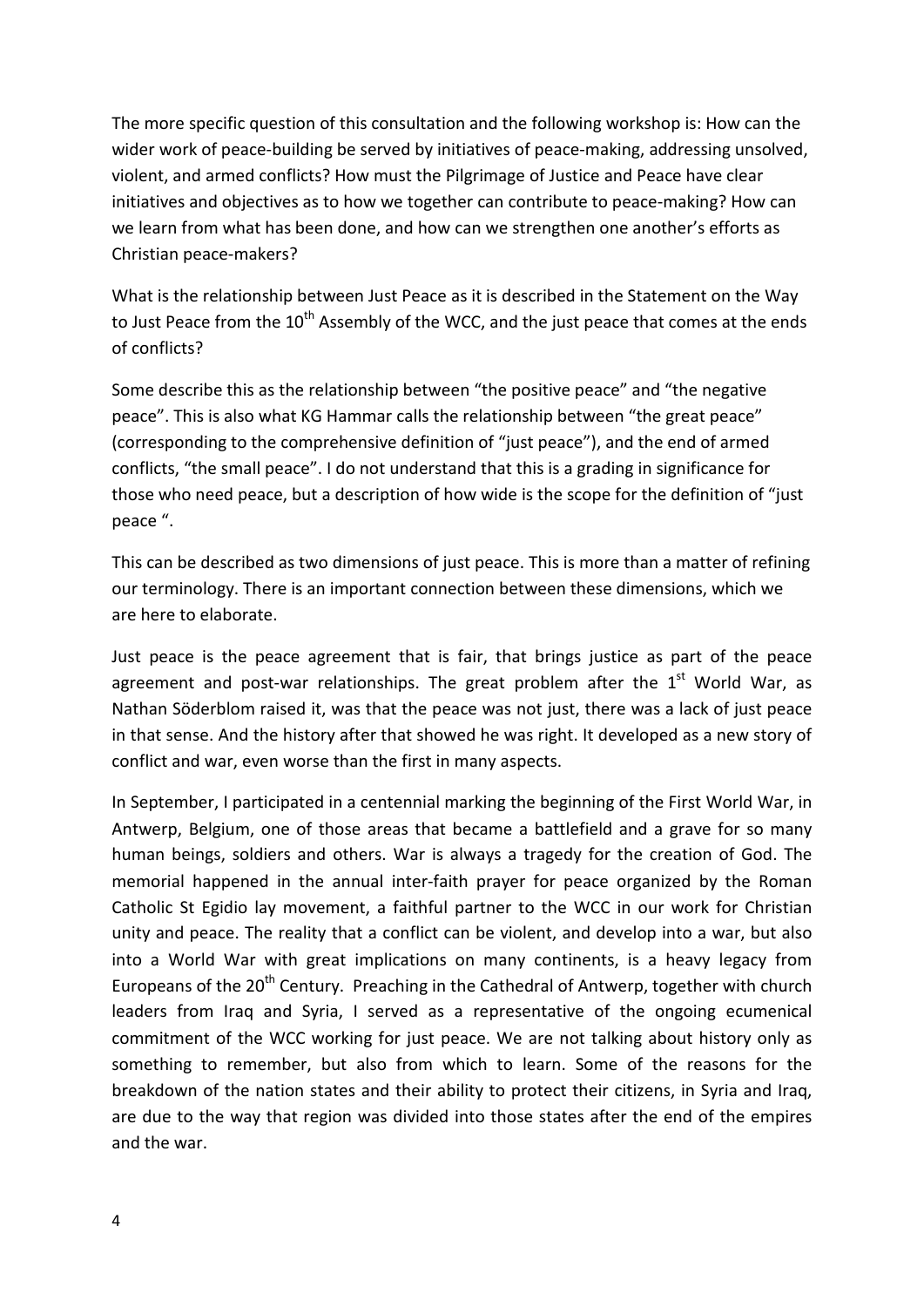How are we as churches with our values contributing to the peace processes and the peace negotiations in such a way that the peace that might be established may be seen by most of the parties as just? How can we promote the peoples' voices, how can we speak on behalf of those who pay with their life, their health, their homes, their security, that peace may come and that something may be established that can be seen as justice for the victims of the war? These, and similar questions, are what we are here to address.

I believe it is of high significance that the more comprehensive understanding of just peace has been developed in the last years in the ecumenical movement. These express the holistic perspectives of peace expressed in the term of Shalom/Salaam. In the "Ecumenical Call to Just Peace", also echoed in the Assembly statement on the Way to Just Peace, we find the fourfold just peace: in the community, with the earth, in the marketplace, and peace among the nations. This has been developed in the light of the theme of the  $10<sup>th</sup>$ Assembly and the focus on "God of life". And we are here we are to address the fourth dimension of this quartet.

This question, of the relationship between the wider, later understanding of "Just Peace" and the earlier, the more specific issue of the qualities of the peace agreements and their implementations, is at the heart of our consultation and our workshops here in Sigtuna. In my understanding, there is indeed a very dynamic and essential relationship between the two. And this is what we shall explore together in these days.

The vision required for ending a conflict, particularly when it has become violent or even an armed conflict or a war, any motivation for bringing the devastating and destroying forces to end, should be a dream of something that can be described as a just peace. The need to develop the ideas, but also the vision and the hope for a just peace should be used as a motivation for coming to a peace agreement. Something better, something that makes life possible to thrive and to develop, must be envisioned to motivate a cessation of conflict. At the least, somebody who has such a vision for ordinary people and the care for their lives must bring forward such a vision of a just peace, a shalom, to argue for the end of violence. Violence can only breed more violence; we reap what we sow.

But the work for the wider, the great just peace requires actually that there is a tangible peace, a lack of armed conflict, an end to fighting and abuse, a termination of fear of death and destruction. Peace is actually a condition for being able to build a society, a relationship, a democracy serving the rights and the dignity of all citizens, to ensure human rights etc.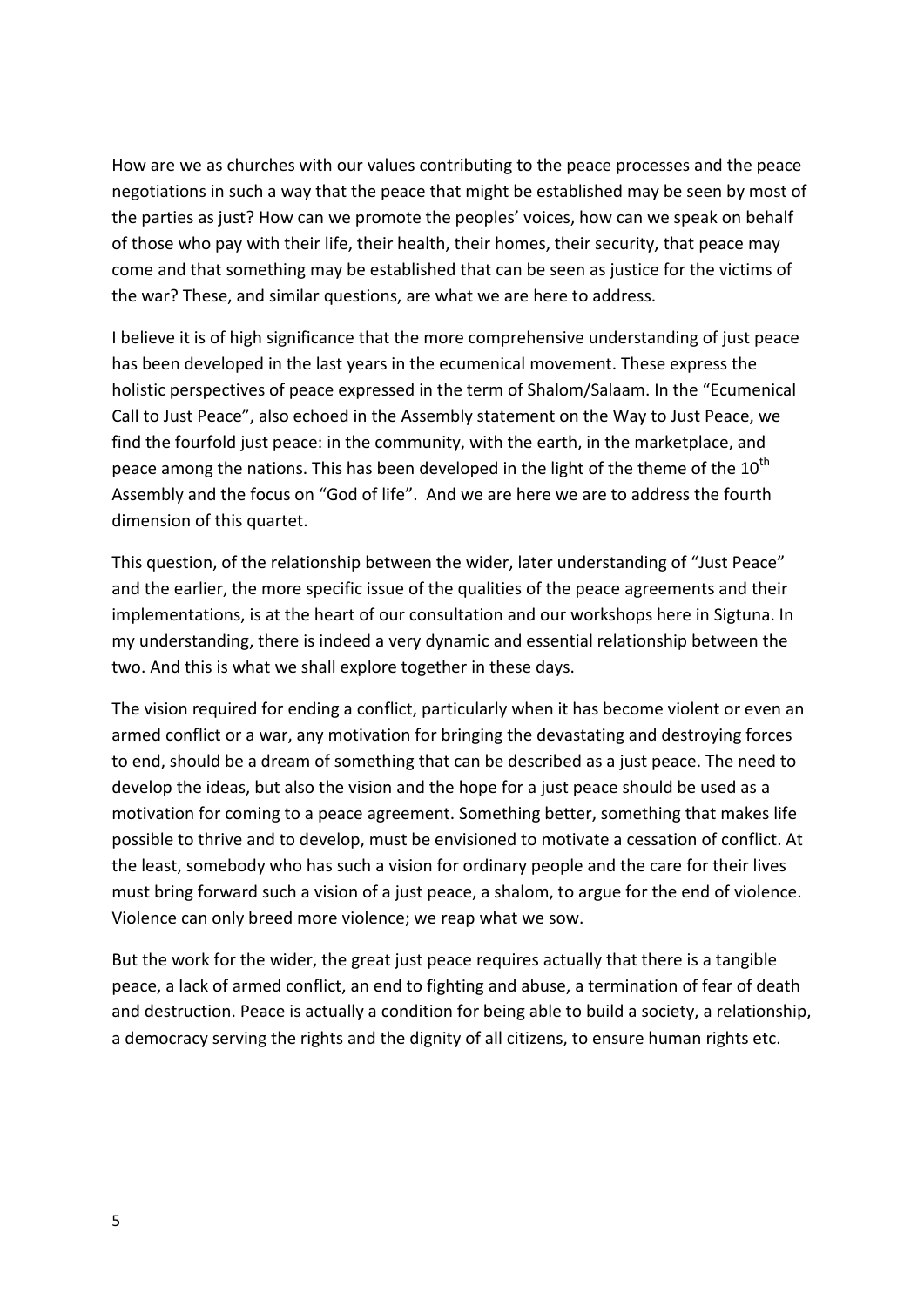## **4. The WCC as a hub in an ecumenical network for peacemaking**

Let us speak together in concrete terms about the work we do here these days and what it can lead to in terms ofa follow-up.

The historical origins of the World Council of Churches lie in the movement among and the coming together of churches during the period of World War II in order to promote peace between nations and peoples. When the Busan Assembly of the WCC met in October 2013 and declared a "Pilgrimage of Justice and Peace", it was in many ways bringing the WCC back to its foundational impulse and calling.

This consultation is one of the means by which we are seeking to give further form and content to the Pilgrimage of Justice and Peace, and for determining how we might practically travel together on this journey.

In its Strategic Plan 2015-2017 and in its programme plans for 2015, the WCC has already mapped out initial directions and signposts for the Pilgrimage. Geographically, priority locations for WCC's work in promoting peace and justice include the Korean Peninsula, Syria and Iraq, Israel-Palestine, Nigeria, the DRC, and South Sudan. We also see that we need to address the situation in Ukraine. And perhaps we together should travel in an ecumenical visit to our sisters and brothers in the USA in order to address racism and racial conflict there?

The stipulated thematic priorities include peace building and conflict resolution, human rights (especially children's rights, freedom of religion or belief, and the rights of migrants and stateless people), economic justice, climate change, gender equality, and health and healing. There are many initiatives that have already been taken on these priorities since the Busan Assembly. I can mention the inter-faith summit to address climate change in New York in September and last week's Nairobi consultation on how we address together the Ebola crisis, together with the All Africa Conference of Churches and other African churches and partners.

Most importantly, these different areas of work must not take place in isolated silos, but must mutually inform and influence each other, within the Pilgrimage of Justice and Peace.

The WCC, as a fellowship of churches committed to justice and peace, already constitutes a network for advocacy and action on these issues – for Just Peace. And we have the structures and profile for bringing the international ecumenical community – partners as well as member churches – together in movement and action on this Pilgrimage. Notably, the Commission of the Churches for International Affairs (CCIA) provides a hub through which these various inter-related areas of work can connect and achieve mutual coherence.

We will be sharing together here, and will continue to do so after this conference concludes.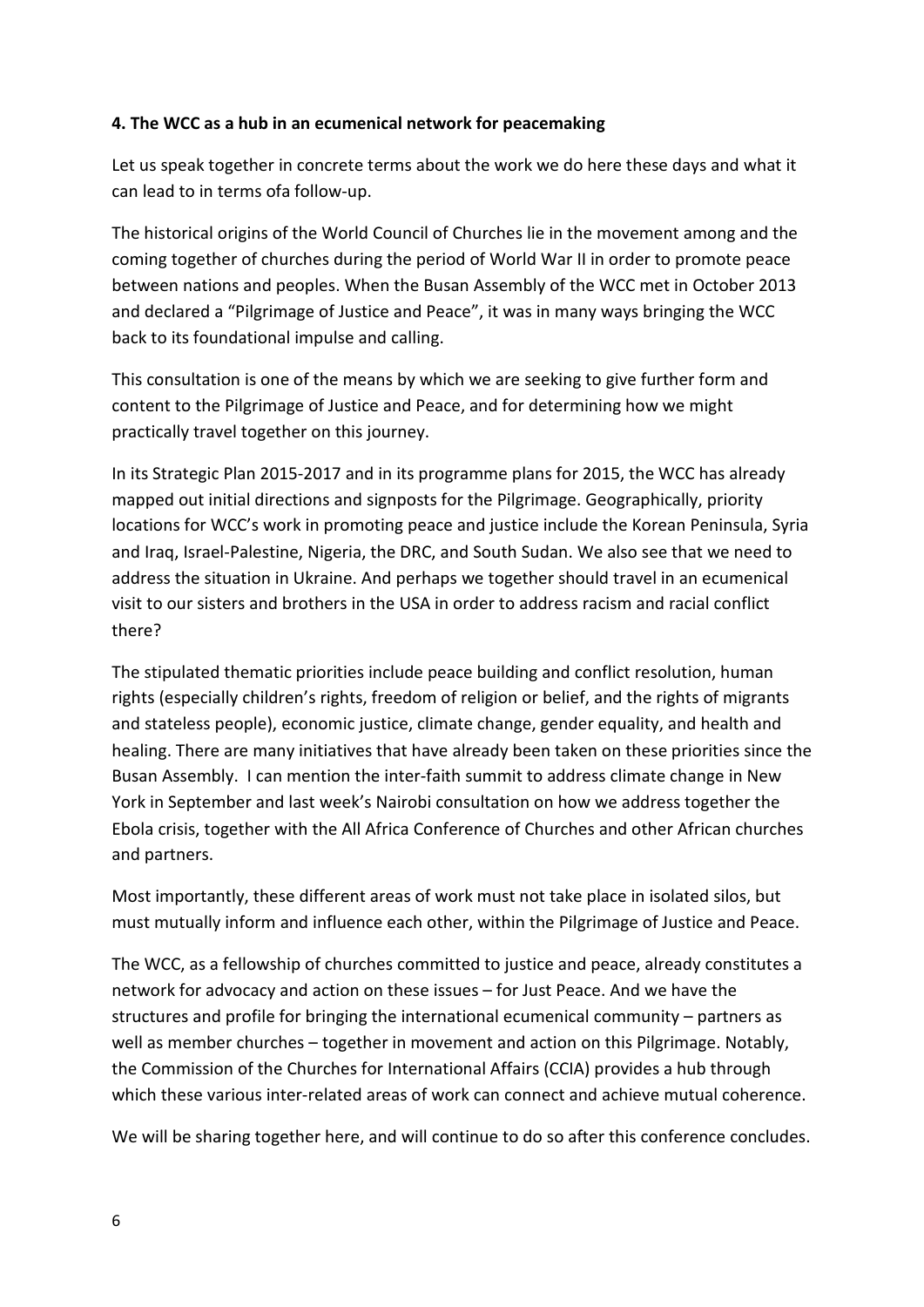I hope that the outcome of this consultation will be to give life and energy to a deeper active engagement by churches and partner organizations with and through the WCC in advocacy for peace with justice – for Just Peace.

# **5. Will churches moving together help to build peace?**

- a. Yes, *if* in moving together to build justice and peace more churches accompany other churches and many more churches advocate together, ecumenically, for specific aspects of the global public good.
- b. Yes, *if* moving together on a pilgrimage of justice and peace means that we advance in different spheres of our common life – social, economic, political, and ecological – addressing the four themes that go into building and nurturing a just peace.
- c. Yes, if churches move deliberately and together to build "Peace among the Peoples". This is the reason for some current ecumenical successes. The latest step is that the world's first global Arms Trade Treaty is coming into effect on Christmas Eve. The WCC led churches to help get their governments to ratify the treaty. In the Ecumenical Campaign for a Strong and Effective Arms Trade Treaty a network led by the WCC has been diligent about churches **moving** toward a shared goal that saves lives and protects communities. Our success is grounded in **moving together.**
- d. Yes, if strengthening the rule of law is held as a core strategy for ecumenical peace building, a unifying theme in ecumenical advocacy. As we know, areas of law that are critical to peace include International Humanitarian Law and International Human Rights Law.
- e. Yes, if the main path of the ecumenical pilgrimage towards justice and peace is preventive in character. Preventive work to reduce violence, armed conflict and abuses of human rights holds the most promise for the greatest range of peacebuilding ministries in the church. Prevention, forgiveness, and reconciliation are truest to who we are in Christ.
- f. Yes, if we build alliances with other religions and cooperate to build peace on firm, shared foundations. These are ecumenical and multi-religious principles calling people of faith;
	- To be engaged in public and international affairs
	- To protect human life and all life
	- To preserve human dignity
	- To safeguard the sanctity of life and the interdependence of all life
	- To exercise collective responsibility for the planet
	- To preserve the planet for future generations
- g. If we live by the broadest tenets of our faith and share those convictions in the words and deeds of peace building, we will bring together the body of Christ in new